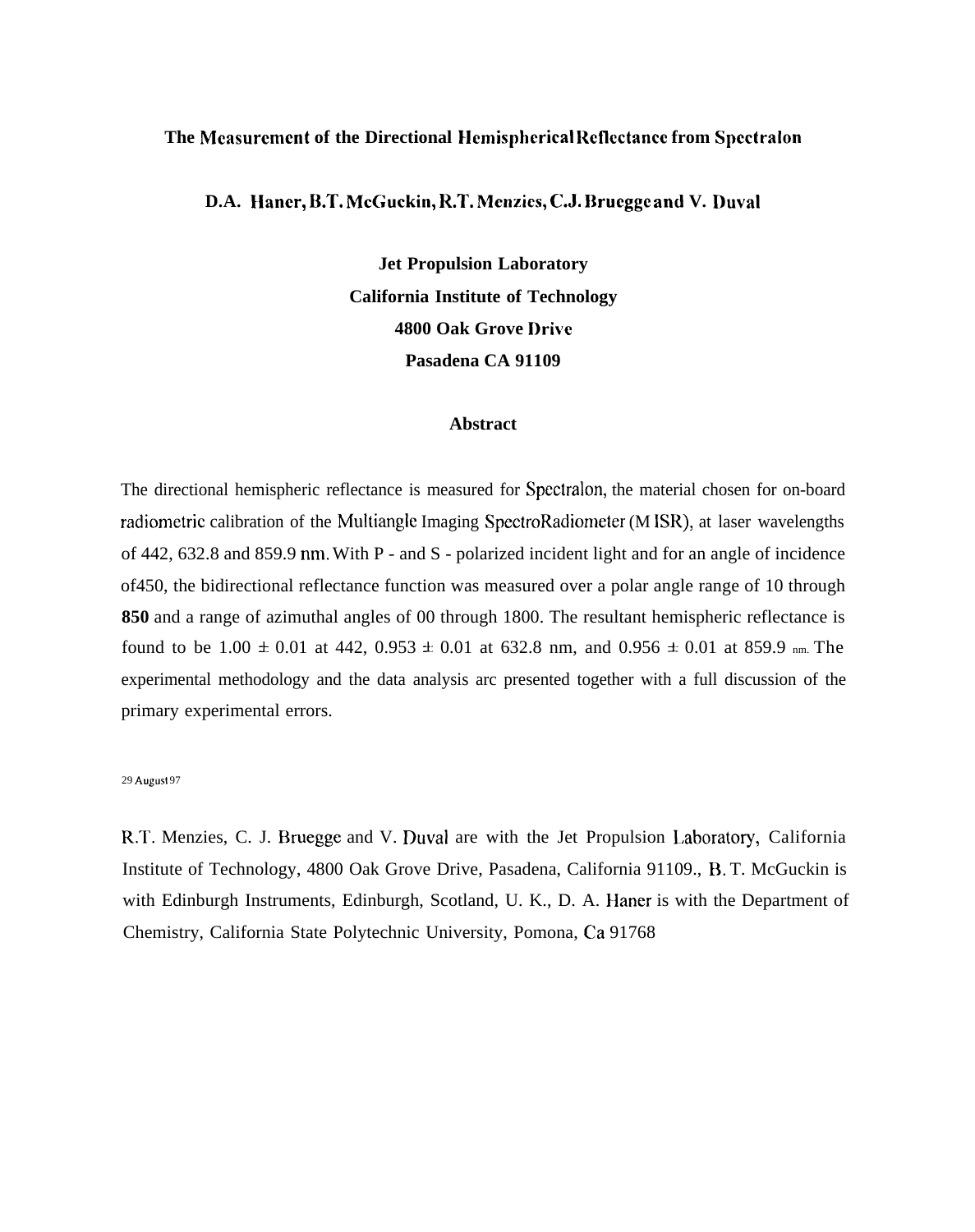#### **The Mcasurcmcnt of the Directional Ilcmisphcrical Reflectance from Spcctralon**

**D.A. IIancr, RT. McGuckin, R.T. Mcnzics, C.J. Ilrucgge and V. Duval**

**Jet Propulsion Laboratory California Institute of Technology 4800 Oak Grove Drive Pasadena CA 91109**

#### **Abstract**

The directional hemispheric reflectance is measured for Spcctralon, the material chosen for no-board radiornetric calibration of the Multiangle imaging SpectroRadiometer (M ISR), at laser wavelengths of 442, 632.8 and 859.9 nm. With P - and S - polarized incident light and for an angle of incidence of450, the bidirectional reflectance function was measured over a polar angle range of 10 through 850 and a range of azimuthal angles of 00 through 1800. The resultant hemispheric reflectance is found to be  $1.00 \pm 0.01$  at  $442$ ,  $0.953 \pm 0.01$  at  $632.8$  nm, and  $0.956 \pm 0.01$  at  $859.9$  nrn. The experimental methodology and the data analysis are presented together with a full discussion of the primary experimental errors.

2 April 96,24 July 97,31 July 97

R.T. Menzies, C. J. Bruegge and V. Duval are with the Jet Propulsion Laboratory, California institute of Technology, 4800 Oak Grove Drive, Pasadena, California 91109., B. T. McGuckin is with Edinburgh instruments, Edinburgh, Scotland, U. K., I). A. Haner is with the Department of Chemistry, California State Polytechnic University, Pomona, Ca 91768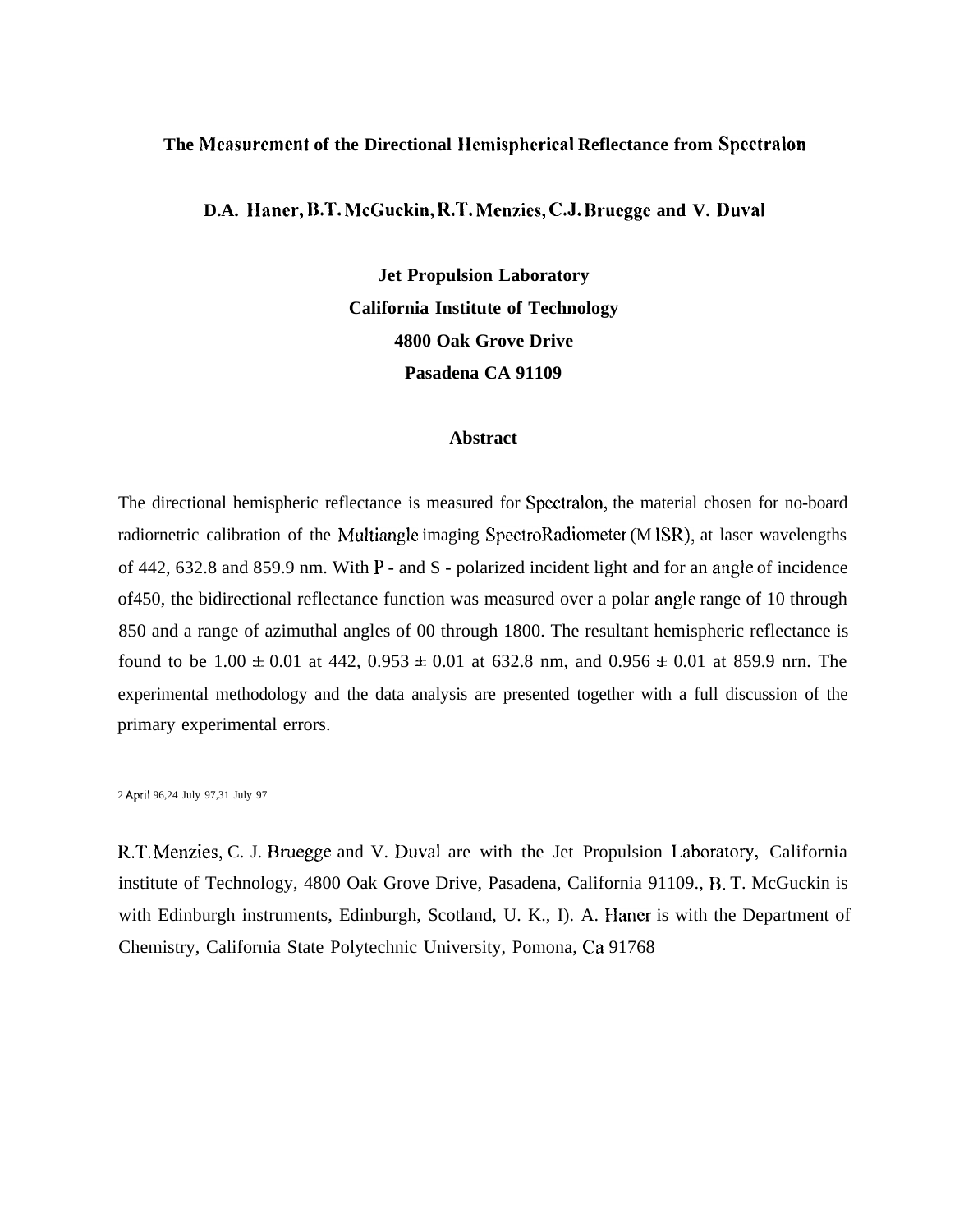### **The Mcasurcmcnt of the Directional IIcmisphcrical Rcflcctancc from Spcctralon**

**D.A. Hancr, B.T. McGuckin, R.T. Mcnzics, C.J. Brucggc and V. I)uval**

**Jet Propulsion Laboratory California lnstitutc of Technology 4800 Oak Grove Drive Pasadena CA 91109**

### **1. Introduction**

The utilization of On-Board Calibrator (OBC) systems on satellite remote sensors necessitates the characterization of the optical reflectance properties of candidate materials for use as the diffuse reflectance standard. Spectralon, a polytetrafluorocthy lenc type material made by Labsphere Inc. is one such candidate material. Indeed, Spcctralon has been selected for use on the Moderate Resolution Imaging Spectrometer Nadir / Tilt (MODIS- N/T) and the Multi-angle Imaging SpectroRadiometer (MISR) instruments as the diffuse reflectance standard. The MODIS and MISR instruments will be lauched aboard the NASA EOS (Earth Observing System) AM-1 Spacecraft in 1998.

For the radiometric measurements from Earth-orbiting sensors such as MODIS- N/T and MISR to be most useful in quantifying the radiation transfer properties of the Earth surface and the atmosphere, all the competing processes must be described and quantified. This can best be achieved if the individual measurements are made in the absolute sense.

Absolute values of reflectance are usually difficult to achieve because the solid angles and flux measurements are difficult to define with a high degrece of precision. The laboratory offers the best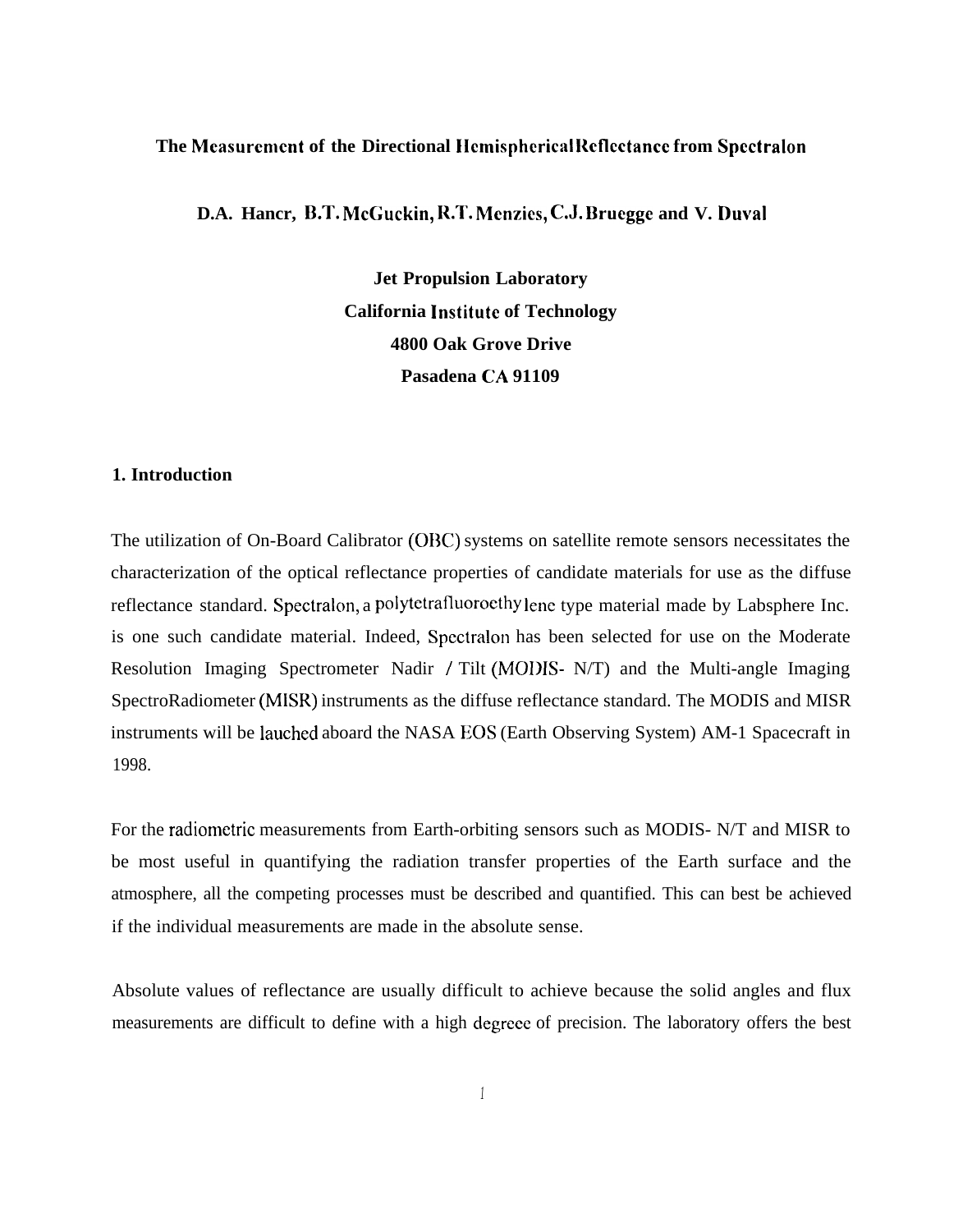opportunity to make these measurements due to the control which may be provided. I'hus the procedure to be adopted is to calibrate absolutely the reflectance standards in the laboratory and to usc these standards periodically to calibrate the active measurements being made in the environment(').

Four optical characteristics of reflectance standards for OBC'S for Earth orbiting radiometric satellites must be measured: The bidirectional reflectance distribution function (BRDF), the bidirectional reflectance factor (BRF), depolarization of reflected light and the directional hemispheric reflectance. These four charactcrist ics must bc measured at the spectral bandpasses of the radiometer and for the polarization state of the radiation that may be incident. The bidirectional reflectance factor (BRF) is defined as a dimensionless ratio of the bidirectional reflectance distribution function (BRDF) of the material to the BRDF of a perfect Lambertian reflector, which is  $1/\pi$  sr<sup>3</sup>.

To measure these optical characteristics of the reflectance standards a computer controlled experiment with digital data acquition was developed at the Jet Propulsion Laboratory '2). This facility was used to characterize the BRF of the reflectance standards  $\cdot$ <sup>3</sup> as well as the depolarization of the reflected light(4).

Since there are no known perfect Lambertian reflectors to be used as a transfer material, the approach presented here is to perform an absolute calibration of the SpectraIon calibration panels to be used in the MISR experiment. The theory will be presented to establish the background to the actual experimental details which will be described in Section 3.

#### 2. **Theory**

The primary reflectance property of the Spcctralon to be measured is the BRDF, which is defined to bc the ratio of the reflected radiance to the incident irradiancc. Specifically,

$$
f(\theta_i, \phi_i : \theta_r, \phi_r : \lambda, \xi) = \frac{dL(\theta_i, \phi_i : \theta_r, \phi_r : \lambda, \xi)}{dE(\theta_i, \phi_i : \lambda, \xi)}
$$
 [sr<sup>-1</sup>]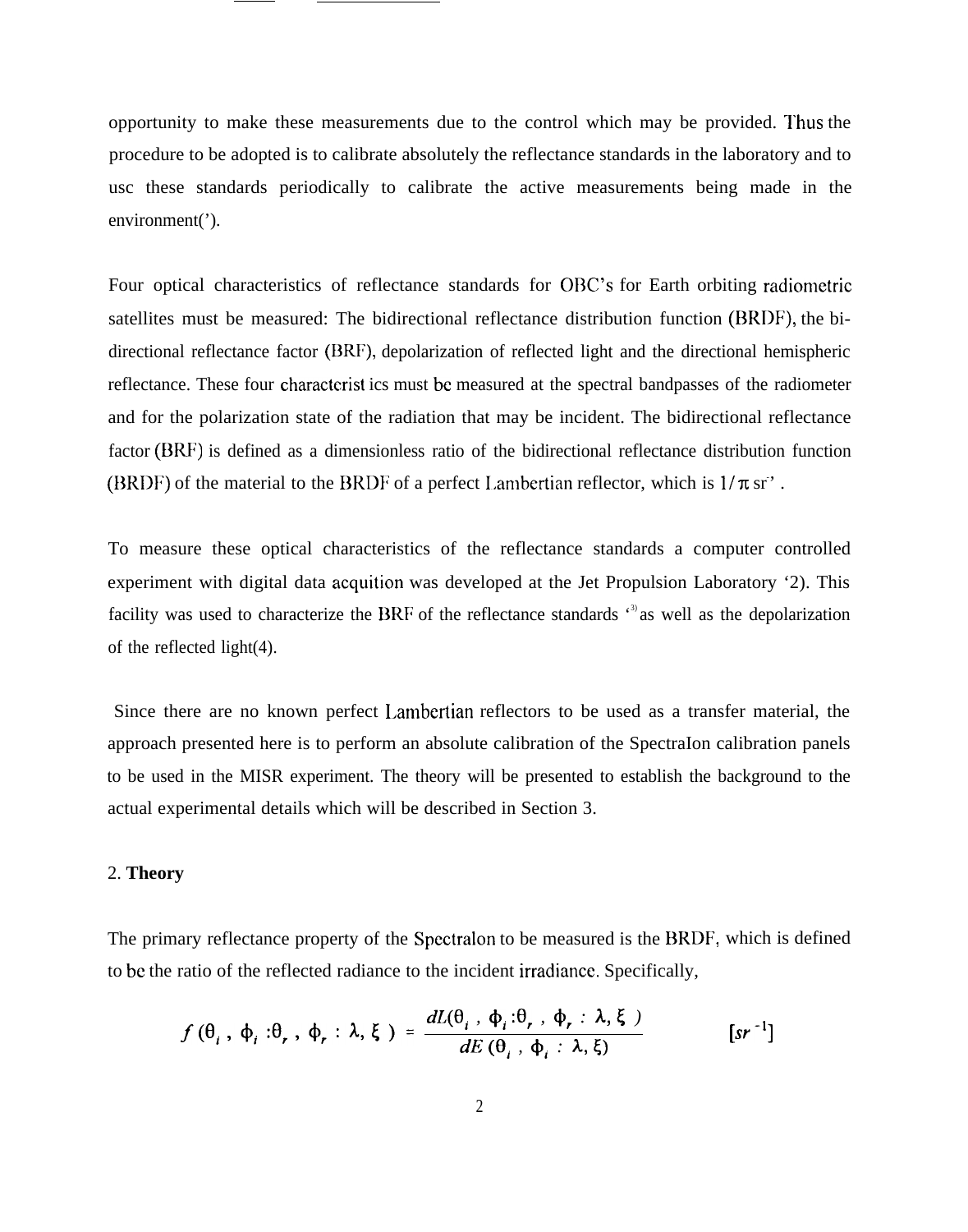where O, ,  $\phi_1$ ,  $\theta_2$ ,  $\phi_3$  are the usual spherical coordinates referenced to the surface normal and a reference line on the surface and  $\lambda$ ,  $\xi$  are respectively the wavelength and polarization specification employed '5).

The BRDF is a derivative relating two different radiance measurements which are ray associated quantities that depend on a point in space and on the ray direction through that point. The radiance at a point on a surface in the direction of a ray through that point is defined as the radiant flux or power per unit projected area perpendicular to the ray at the point and unit solid-angle in the direction of the ray at the point  $(6)$ . This is expressed as

$$
L(\theta_i, \phi_i : \theta_r, \phi_r : \lambda, \xi) = \frac{d^2 \phi_r}{dA_r \cos\theta d\omega}
$$

where  $d^2\phi_r$  is the radiant flux from the surface element dA, and within the solid angle d $\omega$ ,  $dA$ ,  $\cos\theta$  is the element of projected area perpendicular to the ray direction.

The irradiance dE  $(\theta_i, \phi_i, \lambda, \xi)^{-}d\omega$ , / dA, , where the radiant flux is ncident upon the unit area of the surface intercepting the radiation along the ray from the source to the point of incidence.

The BRDF as defined with respect to the radiant flux,

$$
f_r(\theta_i, \phi_i : \theta_r, \phi_r : \lambda, \xi) = \frac{\frac{d^2 \phi_r}{d A_r \cos \theta_r d \omega_r}}{d \phi_i}
$$

For the special case where the total area illuminated is included in the field of view of the detector used to measure the radiant flux reflected from the material then:  $dA_i = dA$ , Thus,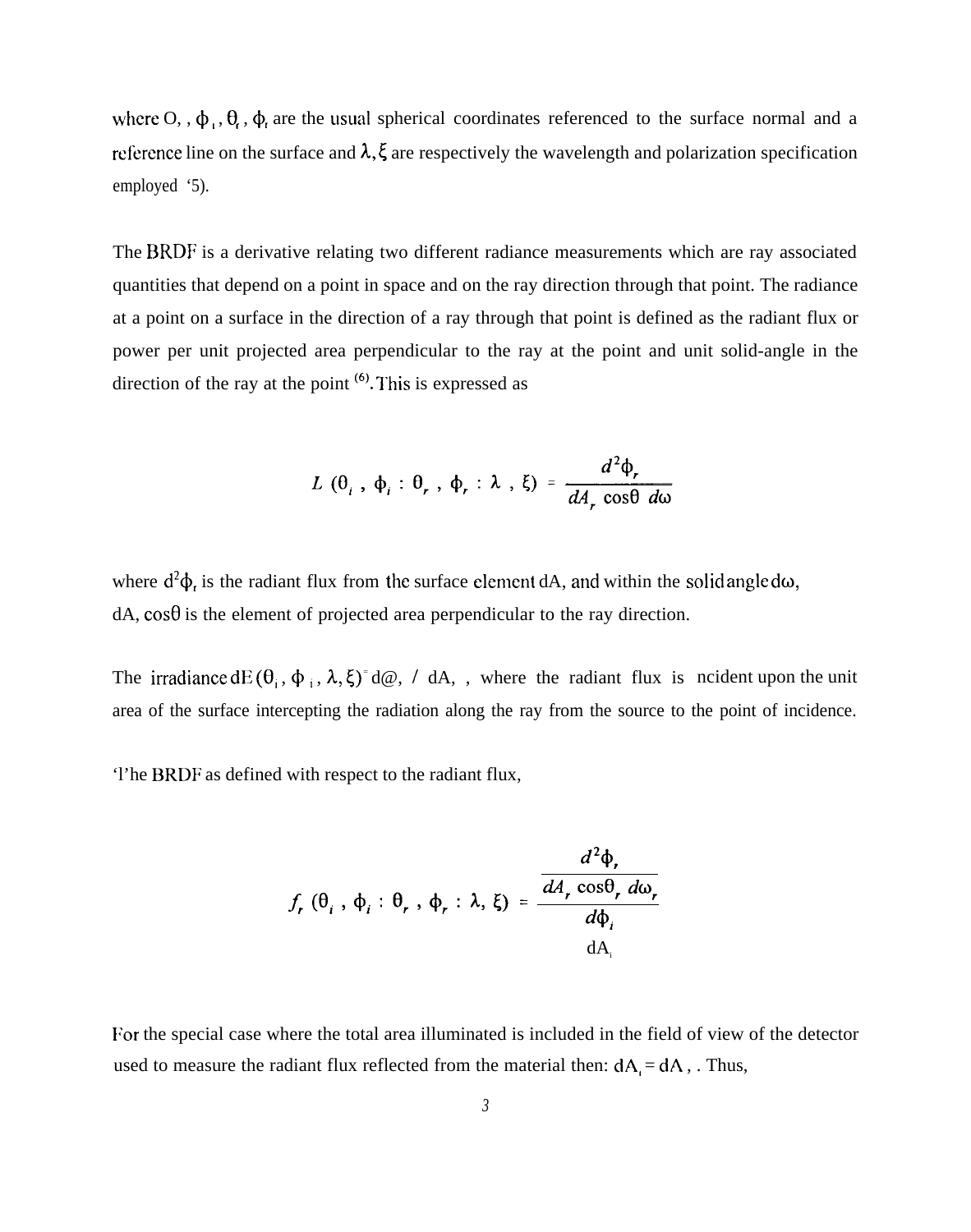$$
f_r
$$
 ( $\theta_i$ ,  $\phi_i$  :  $\theta_r$ ,  $\phi_r$  :  $\lambda$ ,  $\xi$ ) = 
$$
\frac{d^2 \phi_r}{d\phi_i \cos\theta_r d\omega_r}
$$

In the laboratory measurements, the radiant flux is converted to electrical signals through the use of photodetectors where the optical apertures are finite and the 13RDF is approximated as a finite difference function over a selected number of points in the coordinate system. This corresponds to:

$$
f_r(\theta_i, \phi_i : \theta_r, \phi_r : \lambda, \xi) = \frac{S_r(\theta_i, \phi_i : \theta_r, \phi_r : \lambda, \xi)}{S_i(\theta_i, \phi_i : \lambda, \xi) \cos \theta_r d\omega_r}
$$

where  $S_r(\theta_i, \phi_i : \theta_r, \phi_r; \lambda, \xi)$  is the electronic signal from the reflection detector, and S,  $(\theta_i, \phi_i)$ :  $\lambda$ ,  $\xi$ ) is the electronic signal from the incident flux detector. This is measured by evaluation of S,  $(\pi/2, \pi: \lambda, \xi).$ 

The *absolute* calibration of the BRDF requires that the directional hemispheric reflectance be evaluated experimentally. The directional hemispheric reflectance is given by:

$$
R(\theta_i, \phi_i : 2\pi : \lambda, \xi) = \int_{2\pi} f_r(\theta_i, \phi_i : \theta_r, \phi_r : \lambda, \xi) d\Omega_r
$$

where the integral is evaluated over the hemisphere and  $d\Omega$ , is the projected solid angle, cos  $\theta$ , sin  $\theta$ , d $\theta$ , d $\Phi$ . The domain of the integration is  $0 \le \theta \le \pi/2$ ,  $0 \le \Phi \le 2\pi$ .

#### **3. Experiment**

The four-axis precision reflectance characterization facility, constructed specifically for the characterization of the hi-directional reflectance properties of the panels planned for use as in-flight calibrators on the MISR instrument, was used for the hemispheric reflectance measurements<sup>(2)</sup>. The incident linearly polarized radiation is provided at three laser wavelengths: 442 nm, 632.8 nm and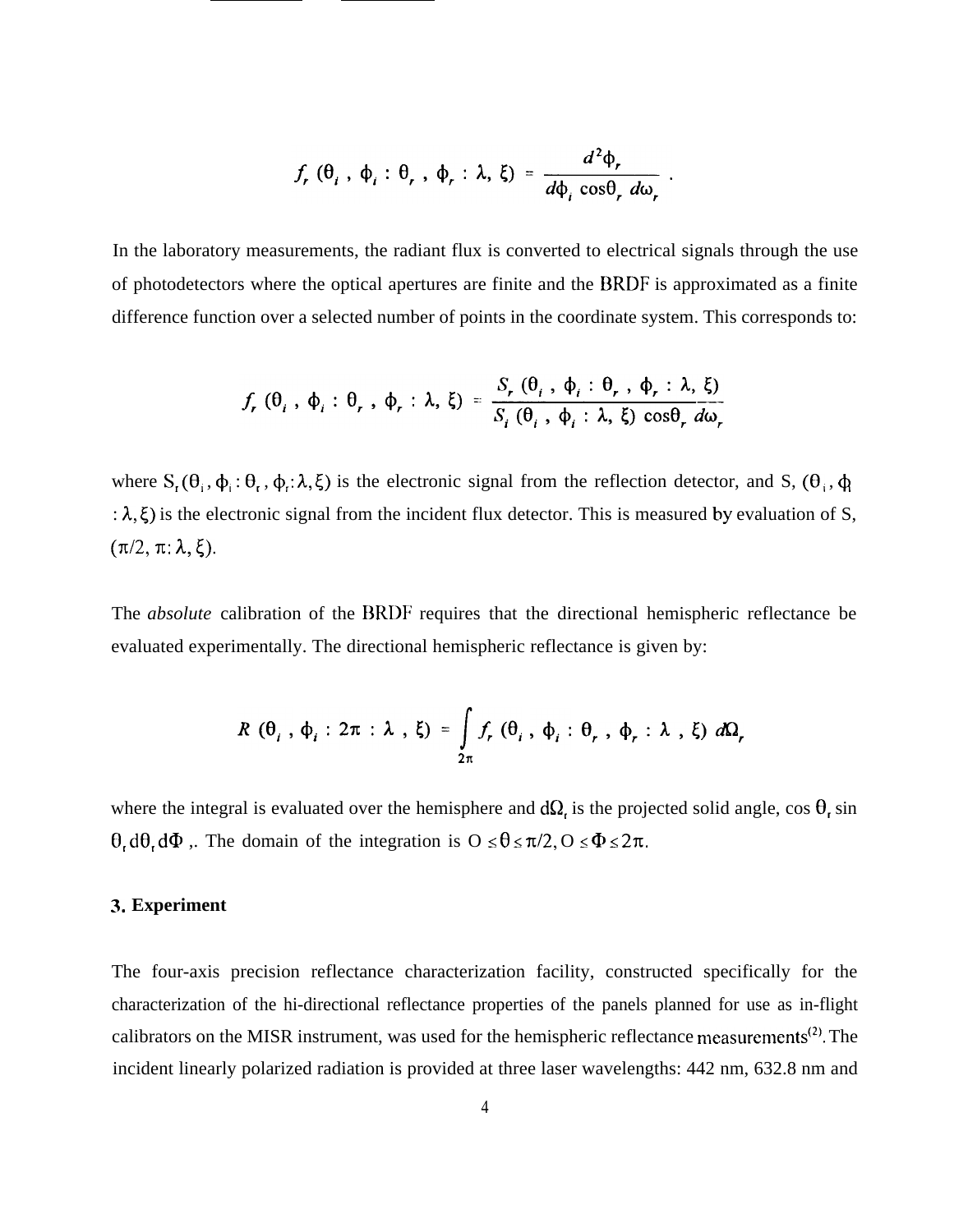*859.9* nm. Each beam is conditioned to be collimated when incident on the Spcctralon. The illuminated area of the panel is viewed using a silicon photodetector which revolves around the panel (360 0, on a 30 cm boom extending from a common rotational axis. This detector signal is ratioed with that from a reference detector which monitors the incident light in order to minimize the effect of amplitude instabilities in the laser sources.

The radiance reflected from the surface is represented by the digitized reflectance detector response  $\epsilon$ <sup>3)</sup> which has a reproducible precision index of about 0.2 $\degree$ /0. These data were collected at 100 intervals in the polar angle,  $\theta$ , over the azimuthal angle,  $\phi$ , taken at 10° intrvals. This 9 x 19 data grid over one-half of the hemisphere was to one side of the plane of incidence which is defined by the surface normal and the incident radiation. These measurements of reflected radiance must be compared to the incident irradiance in absolute value in order to obtain the directional hemispheric reflectance. This is acomplished by calibrating the incident energy and the corresponding voltage using the *same* detector assembly as used in measuring the reflected radiance. This technique required no adjustment of the system electronics to obtain a proportional voltage in the usual data range and was achieved by reducing the energy on the detector from the incident beam by using accurately calibrated neutral density filters at each of the three wavelengths.

The calibration of signals is given by:  $S_i(\pi/2, \pi; \xi) = S_i^0 10^{OD}$  where S,  $(\pi/2; \pi, \lambda, \xi)$  is the voltage representative of the incident irradiance, SO, is the voltage recorded as the incident beam passes the calibrated neutral density filter and is incident on the reflectance detector. Care is taken to maintain proper alignment and aperturing of the reflectance detector so that the signal calibration has a precision that is limited only by the uncertainty in the optical density value of each of the filters. As a further check on the absolute calibration, the optical density of each filter was measured over the signal dynamic range of the laboratory electronics. l'hese values were found to agrecc to within 0.7%. This technique was used to calibrate the 859.9 nm optical density.

#### 4. **l{csults**

The data points of reflectance over the half-hemisphere were put into a grid in 10° intervals over,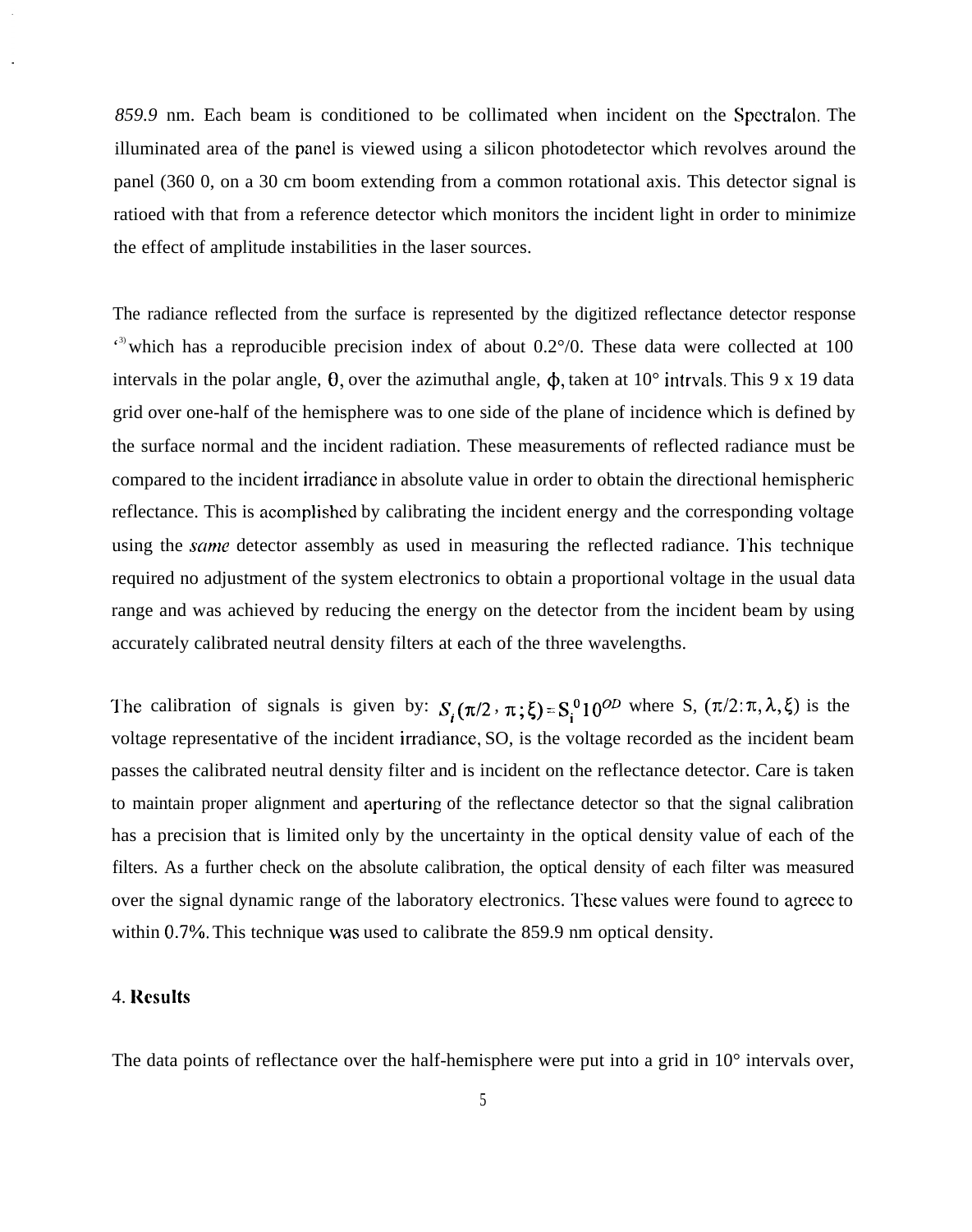$(0)^\circ < \theta < 80^\circ$  and  $0^\circ < \phi < 180^\circ$  and the grid values at  $\theta = 90^\circ$  were set to zero on theoretical grounds. This is rcprescntcd by the two dimensional grid shown in Fig. 1. Using modified software for a cubic spline interpolation the grid of data was increased to a 5 x 5 degree grid  $\cdot$ <sup>7</sup> and the data were then integrated using a two dimensional Simpson's integration. These integrations were checked using an independent technique and found to agree at the 0.1 % level<sup>(10)</sup>. The results of the directional hemispherical reflectance for the SpectraIon test pieces are shown in Table 1.

These results show that the average absolute directional hemispherical reflectance is  $0.966 \pm 0.04$ for the SpectraIon at visible and near infrared wavelengths. The absolute directional hemispheric reflectance for a Lambertian material would be 1.0; thus showing that Spcctralon has a near-I,ambertian property. While there are some differences in the entries in the table, these are within the range due to experimental fluctuations and should not be considered as significant, The error analysis for these experiments are part of the discussion.

#### S. **l)iscussion**

The details of the care taken in obtaining the data used as the fundamental points on which to base the integration are presented in the companion report '3). I lowever the following is presented in order to obtain a precision index for the directional hemispheric reflectance. The quantities to consider appear in the expression:

$$
R(\theta_i, \phi_i : 2\pi : \lambda, \xi) = \frac{1}{S_+(\pi/2, \pi : \lambda, \xi) \Omega_D} \int_{1}^{1} S_r(\theta_i, \phi_i : 0, \phi_r : \lambda, \xi) \sin\theta \ d\theta
$$

where  $\Omega_{\rm D}$  is the solid angle subtended by the detector (2 O). This expression is treated using the principles of error propagation  $(11)$ 

$$
\frac{dR}{R} = \frac{St}{S_i} + \frac{d\Omega_{D}}{\Omega_{D}} \frac{dI}{I}
$$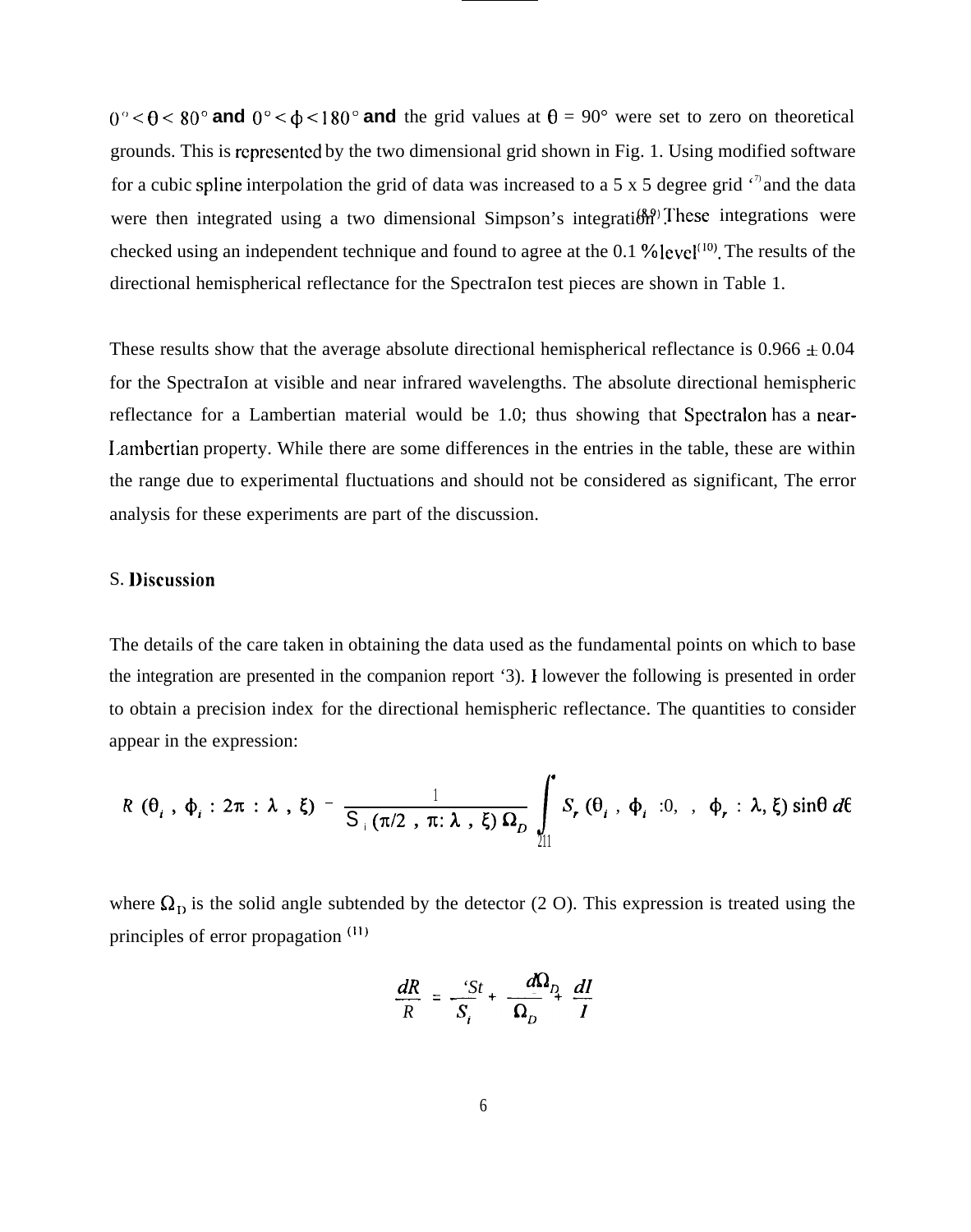where each term is the relative error for the factor contributing to the error, S, is the incident irradiancc and I is the two dimensional integral.

Each of the relative errors are evaluated based on actual measurements or estimates of upper bounds. The incident energy  $S_i$ , has its greatest attributable error in the calibration of the neutral density filters which are given to three significant figures in the mantissa. This should mean that the uncertainty in the calibration is 0.002. The solid angle subtended,  $\Omega_{D}$ , can be calculated from measurements of the aperture of the detector and the distance from the surface to the aperture. lJsing an estimated error in the aperture diameter of 0.01 cm and an error of 2.0 mm in the distance to surface, the relative error in  $\Omega_D$  would be 0.034. The relative error due to data fluctuations in the integral if they are taken to be systematic - a maximizing point of view, would contribute errors of 0.004 based on the standard deviations of the clata points. I Iowcver another technique was used to estimate the data grid fluctuations. The original data points included measurements at  $\theta$  = 850 which were compared to these interpolated values on the 50 grid. These were found to typically have a variation of  $+ 0.005$ which translates into a relative error in the integral of + 0.002. Summing these contributions gives the maximum relative error in the directional hemispherical reflectance of  $0.04$  (4.  $0\%$ ).

#### 6. **Conclusions**

In conclusion, the directional hemispheric reflectance for Spectralon at laser wavelengths of 442, 632.8 and 859.9 nm has been measured. With P - and S - polarized incident light and for an angle of incidence of450, the bidirectional reflectance function was measured over a polar angle range of 10 through 850 and a range of azimuthal angles of 0° through 1800 with the resultant hemispheric reflectance determined to be 1.00+ 0.01 at 442 nm, 0.946+ 0.01 at 632.8 nm, and 0.956  $\pm$  0.01 at a wavelength of 859.9 nm. These values compare very well with the average value of 0.99 obtained for pressed polytetrafluroroethylene powder by other laboratories 2) Further, the anal ysis indicates that the accumulated precision index for the directional hemispheric reflectance is  $\pm 0.04$  and is controlled by the precision in determining the detector solid angle.

#### *7.* **Acknowlcdgcmcnts**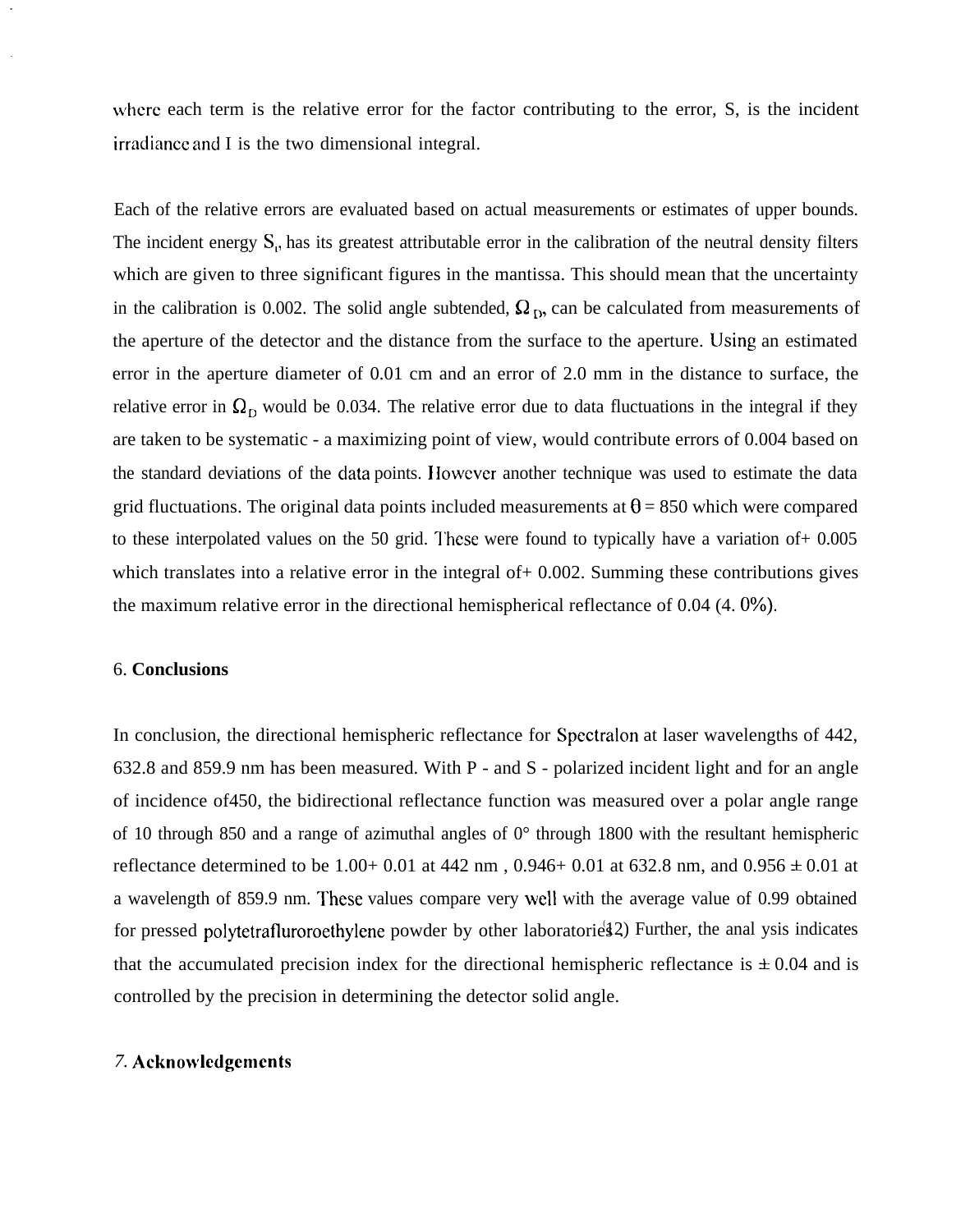'['his work was carried out at the Jet Propulsion 1,aboratory, California Institute of Technology, under contract with the National Aeronautics and Space Administration (NASA). The authors acknowledge the technical support of S. Dermenjian, C. Esproles and A. Brothers.

#### 8. **References**

- 1. C.J. Bruegge, V.G. Duval, N. I.. Chrien and D.J. Diner, "Calibration Plans for the Multiangle Imaging SpectroRadiometer (MI SR)," Metrologia, Vol. 30, No. 4, pp. 213-221 (1 993)
- 2. B.T. McGuckin, D.A. Haner, R.T. Menzies, C. Esproles and A.M. Brothers, "Directional Reflectance Characterization Facility and Measurement Methodology ," Appl. Opt. 35,4827 -4834 (1996)
- **"/ 3.** B.T. McGuckin, D.A. I Ianer and R.T. Mcnzics, "Multi-angle Imaging SpectroRadiometer  $CLERRED$  (MISR): Optical Characterization SpectraIon Calibration Panels," To be published in Applied Optics (1997).
	- 4. D.A. Haner and B.T. McGuckin, "Measurement of Depolarization of Reflected Light from SpectraIon, " submitted for publication  $\ell\ell\ell\ell\gamma$ -/(  $\beta\ell$
	- 5. F. E. Nicodemus,J. C. Richmond, J. J. IIsia, I. W. Ginsburg,and T. Limperis,''Geometrical Considerations and Nomenclature for Reflacctance," Natl. Bur. Stand. U.S. Monogr. 160 (1977)
	- 6. "Self-Study Manual on Optical Radiation Measurements: Part I Concepts, Chapters 1-3," Ed. F. E. Nicodemus, Natl. Bur. Stand. U.S. Technical Note 910-1 (1976)
	- *7.* George E. Forsythe, Michael A. Malcolm, Cleve B. Maler, Computer *Me(hods For*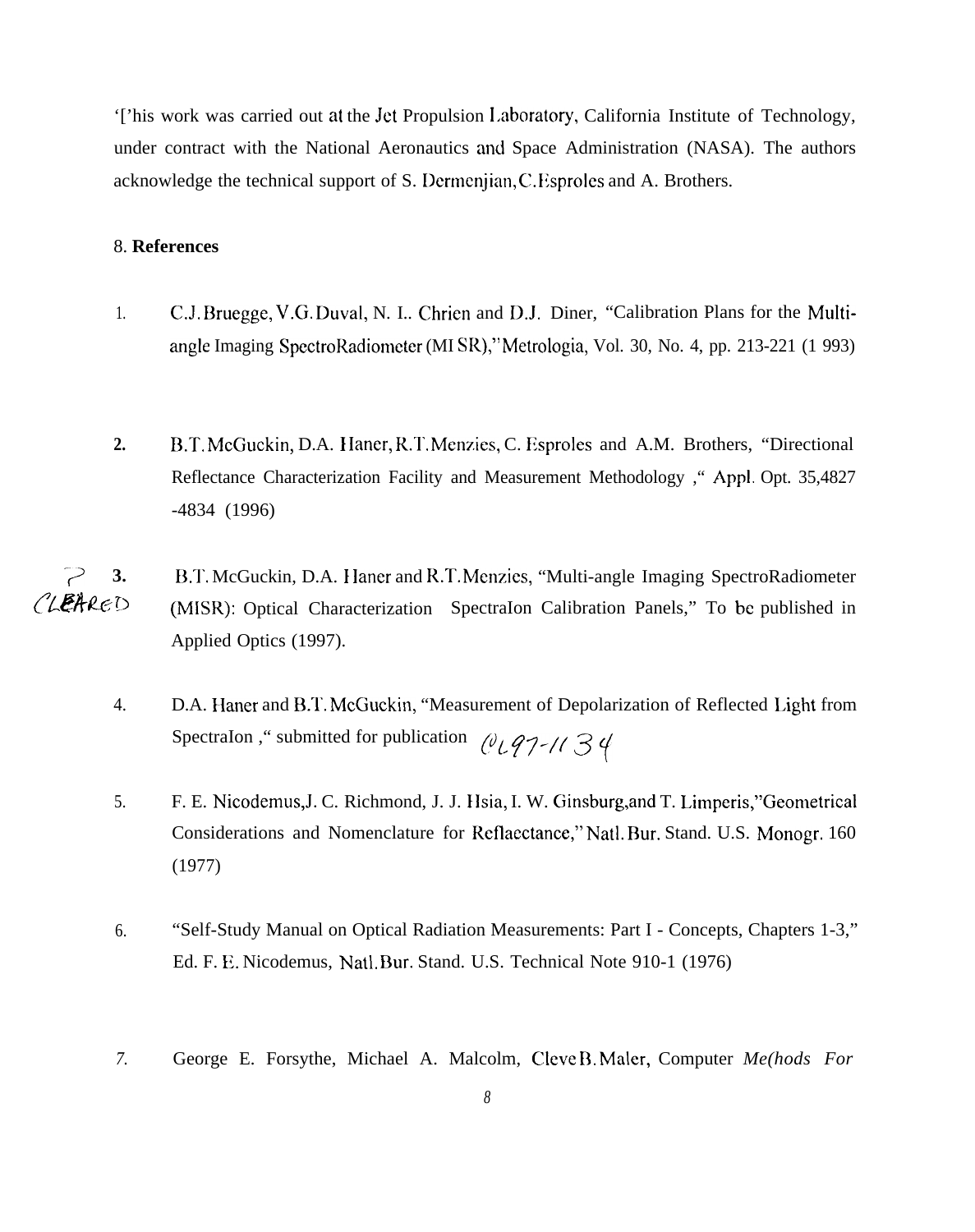Mathematical Computation, (Prentice Han, Inc., Englewood Cliffs, N.J. 1977)

- 8. F.B.Hildebrand, Introduction to Numerical Analysis, (McGraw H ill Book Company, Inc. N.Y. 1956)
- $9.$ John M. McCormick and Mario G. Salvadori, Numerical Methods in FORTRAN, (Prentice Hall, Inc., Englewood Cliffs, N.J. 1964)
- 10. A. M. Brothers, Jet Propulsion Laboratory. His reference, W. H. Press, B. P. Flannery, S. A. Teukalsky and w. T. Vetterling, Numerical Recipes, (Cambridge University Press, Cambridge, U. K., 1986)
- 11. Philip R. Bevington, Data reduction and Error A nalysis for the Physical Sciences, (McGraw-Hill Book Company Inc., N.Y. 1969)
- 12. V. R. Weidner, J. J. Hsia and B. Adams, "Laboratory intercomparison study of pressed polytetrafluroroethylene powder reflectance standards," Appl. Opt. 24,2225-2230 (1985).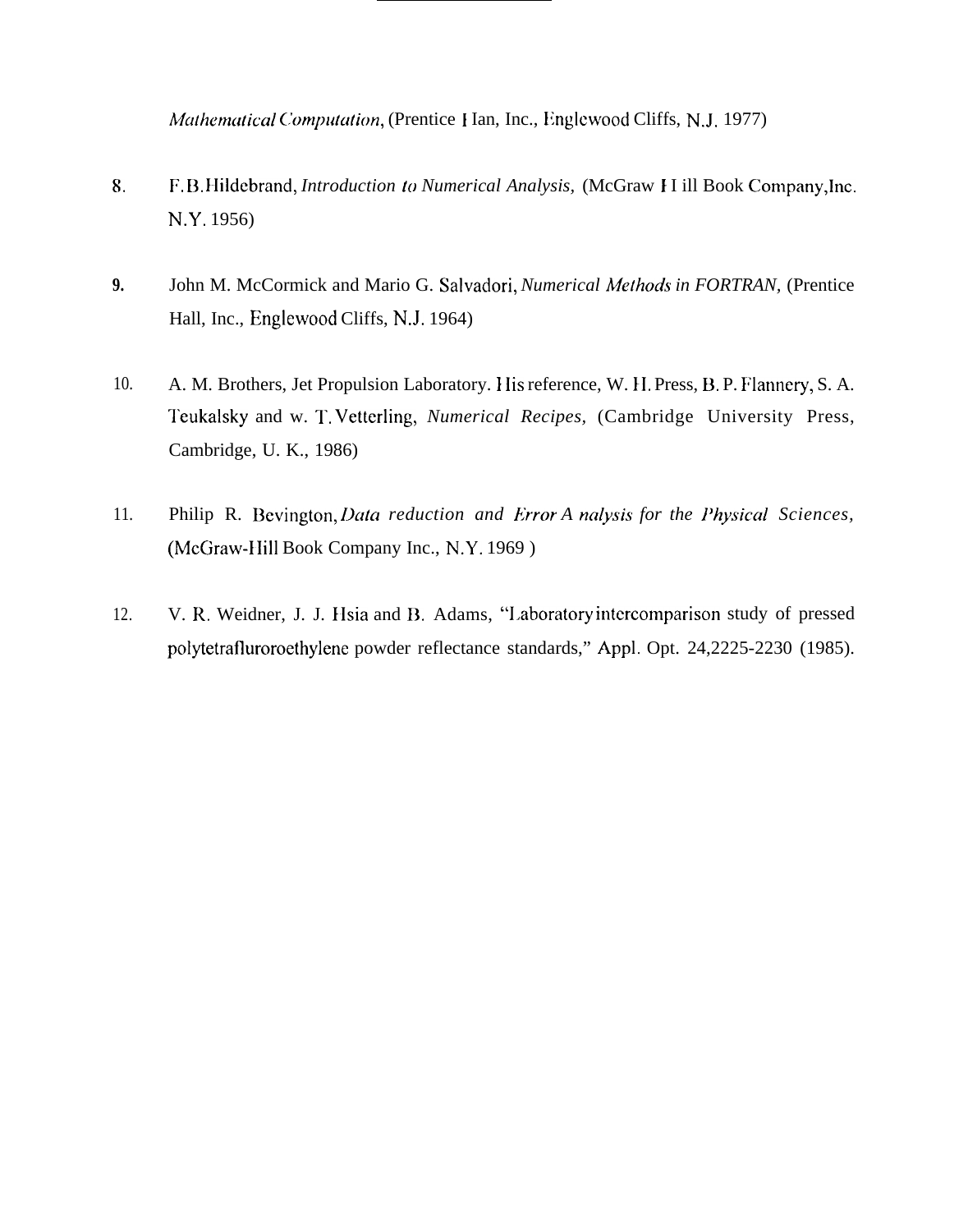| <b>Wavelength(nm)</b> | Hemispheric Reflectance |
|-----------------------|-------------------------|
| 442 (P)               | 1.00                    |
| 442 (S)               | 1.01                    |
| 632.8 (P)             | 0.950                   |
| 632.8(S)              | 0.956                   |
| 859.9 $(P)$           | 0.953                   |
| 859.9(S)              | 0.960                   |

# **Table 1.**

Measured hemispheric reflectance for P- and S-polarized light incident at an angle of450 with a polarization insensitive detector.